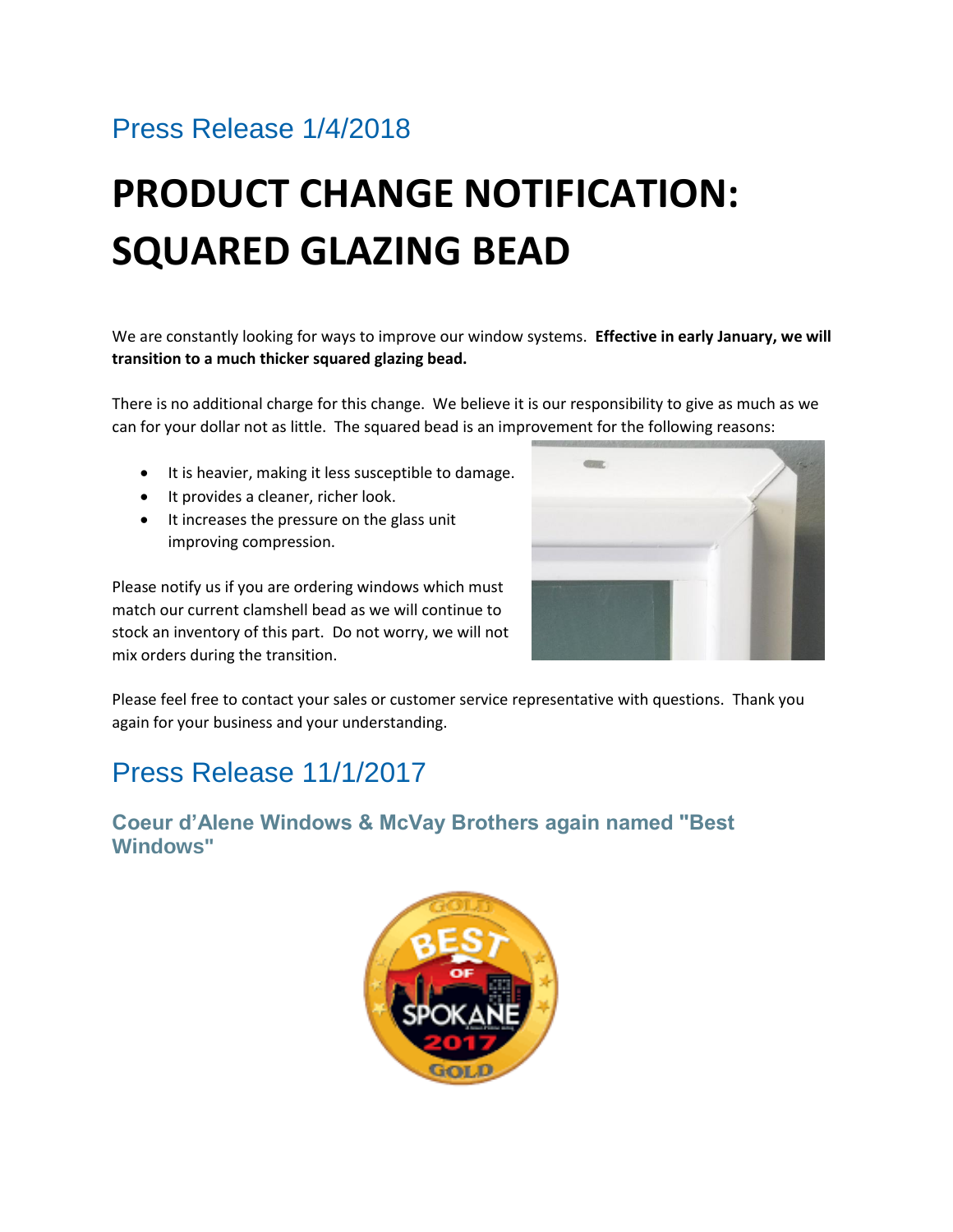McVay Brothers has been named "Best Windows"for the for the sixth straight year by readers of Spokane/Coeur d'Alene Living Magazine! McVay Brothers is affiliated with The Coeur d'Alene Window Company. McVay Brothers and The Coeur d'Alene Window Company would like to thank area residents once again for choosing McVay Brothers as the Gold recipient for this award and for selecting Coeur d'Alene Windows as the North Idaho recipient for this award.

### Press Release 11/1/2016

#### **Coeur d'Alene Windows & McVay Brothers again named "Best Windows"**



McVay Brothers has been named "Best Windows"once again by readers of Spokane/Coeur d'Alene Living Magazine! McVay Brothers is affiliated with The Coeur d'Alene Window Company. McVay Brothers and The Coeur d'Alene Window Company would like to thank area residents for choosing McVay Brothers as the Gold recipient for this award and for selecting Coeur d'Alene Windows as the North Idaho recipient for this award.

### Press Release 10/26/2014

### **McVay Brothers has been named "Best Windows"**



McVay Brothers has been named "Best Windows"once again by readers of Spokane/Coeur d'Alene Living Magazine! McVay Brothers is affiliated with The Coeur d'Alene Window Company. McVay Brothers and The Coeur d'Alene Window Company would like to thank area residents for choosing McVay Brothers as the Gold recipient for this award and for selecting Coeur d'Alene Windows as the North Idaho recipient for this award.

[Click here to view article](http://spokanecda.com/featured/best-of-the-city-2014/)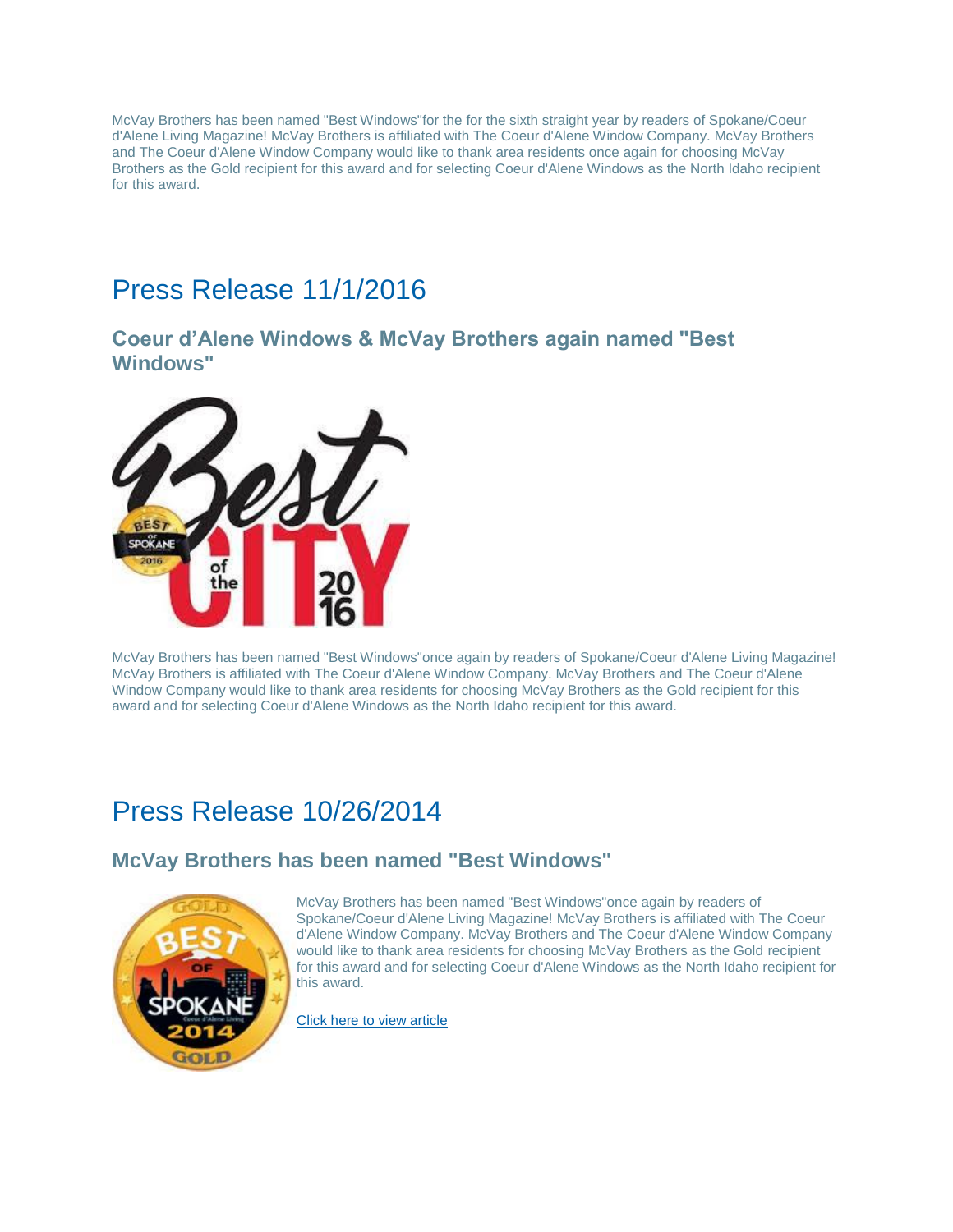#### Press Release 10/25/2014



### **McVay Brothers has been named "Best Windows" and "Best Siding & Roofing"**

McVay Brothers has been named "Best Windows" and "Best Siding & Roofing" by readers of Spokane/Coeur d'Alene Living Magazine! McVay Brothers would like to thank area residents for choosing McVay Brothers as the Gold recipient for this award. Please give us a call for quality seamless siding, Owens Corning Roofing, and windows from The Coeur d'Alene Window Company.

[Click here to view article](http://spokanecda.com/featured/best-of-the-city-2014/)

#### Press Release 9/25/2014

### **Coeur d'Alene Windows introduces the 3000 Series Window**

The 3000 Series features a significantly heavier mainframe, a stronger fixed interlock and cleaner lines than other similarly positioned window systems. Combining excellent energy performance with a solid structural design, the The Coeur d'Alene Window Company once again counters the trend of producing ever thinner and smaller window frames.

"More and more, we see a trend of consumers being forced to remove and replace vinyl windows because manufacturers are sacrificing quality construction in a race to the bottom of the price spectrum. The 3000 Series goes against this race toward mediocrity by providing one of the heaviest mainframes in the business combined with a strong interlock and transition bar," states company president, Mike McVay.



Built to last and last, the 3000 Series also features an improved pull rail, right and left operating cam-locks, a mainframe devoid of outdated accessory lines, and set back glass to improve stability. Ask your Coeur d'Alene representative about the 3000 Series today.

[Click here to view our brochure](http://www.coeurdalenewindow.com/pdf/OneSheet_3000.pdf)

Press Release 7/22/2014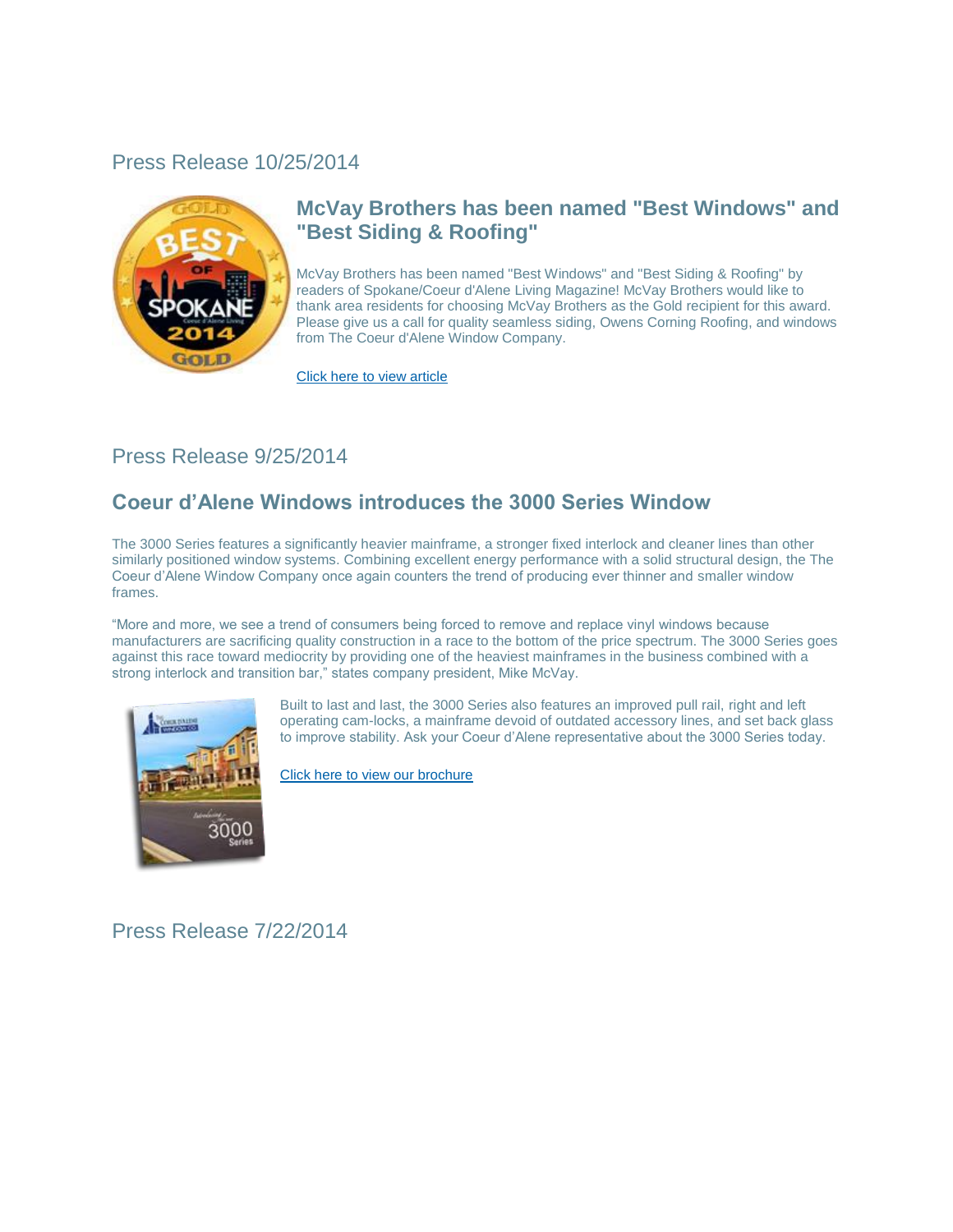

**The Coeur d'Alene Window Company has released a new full-line brochure which features most of its product line including sliders, hung windows, casements, and patio doors.**

The new brochure also features updates such as obscure glass and grid options. The new brochure is available through our dealer network or it may be viewed by [clicking here.](http://www.coeurdalenewindow.com/pdf/CdaWin_BrochureLo.pdf)

#### Press Release 9/15/2012



#### **The Coeur d'Alene Window Company Selected "Best Windows"**

**Readers of Spokane/Coeur d'Alene Living Magazine selected McVay Brothers as "Best Windows" & "Best Siding" in the Spokane area for 2012!** Thanks to all of our loyal customers for voting and for your continued business.

The Coeur d'Alene Window Company was named winner of "Best Windows"

in the Coeur d'Alene area! Visit the Spokane/Coeur d'Alene Living Magazine website for more details.

### Press Release 11/11/2011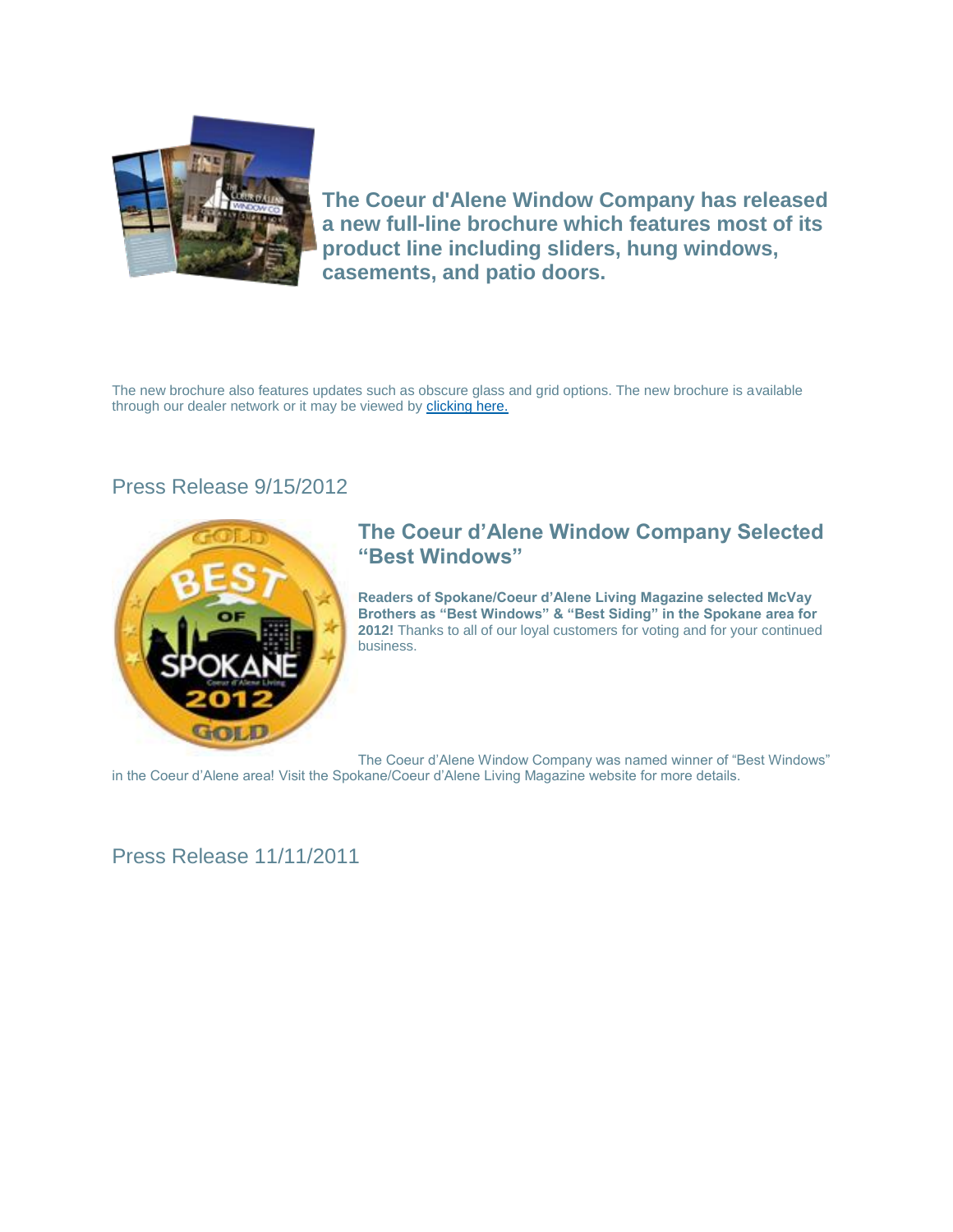

### **The Coeur d'Alene Window Company Selected "Best Windows"**

Readers of Spokane/Coeur d'Alene Living Magazine selected The Coeur d'Alene Window Company, as "Best Windows" in the Coeur d'Alene area for 2011. In addition, our affiliated company, McVay Brothers was an award winner for the Spokane area again! The Coeur d'Alene Window Company manufactures vinyl windows and patio doors.

Press Release 4/22/2011

### **Coeur d'Alene Windows with Indium featured on innovative G-Student Housing Project.**

Active-West Builders focuses on sustainable, green housing projects. For their LEED certified G-Student private housing project, the company chose Coeur d'Alene Windows for their energy efficiency.

This is one of the first projects to feature Coeur d'Alene Windows' new Indium coating which significantly reduces Uvalues. In fact, single-slide dual glazed windows with Indium, LoE<sup>3</sup>-366® Glass, and argon gas have u-values as low as a .25.



For more information on Active West Builders or their projects visit: [www.activewestbuilders.com](http://www.activewestbuilders.com/)

The Coeur d'Alene Window Company manufactures vinyl windows and patio doors in the Spokane Valley.

**For information regarding this press release please contact:**

Mark McVay 509-928-4686 mark@coeurdalenewindow.com

### Press Release 4/15/2011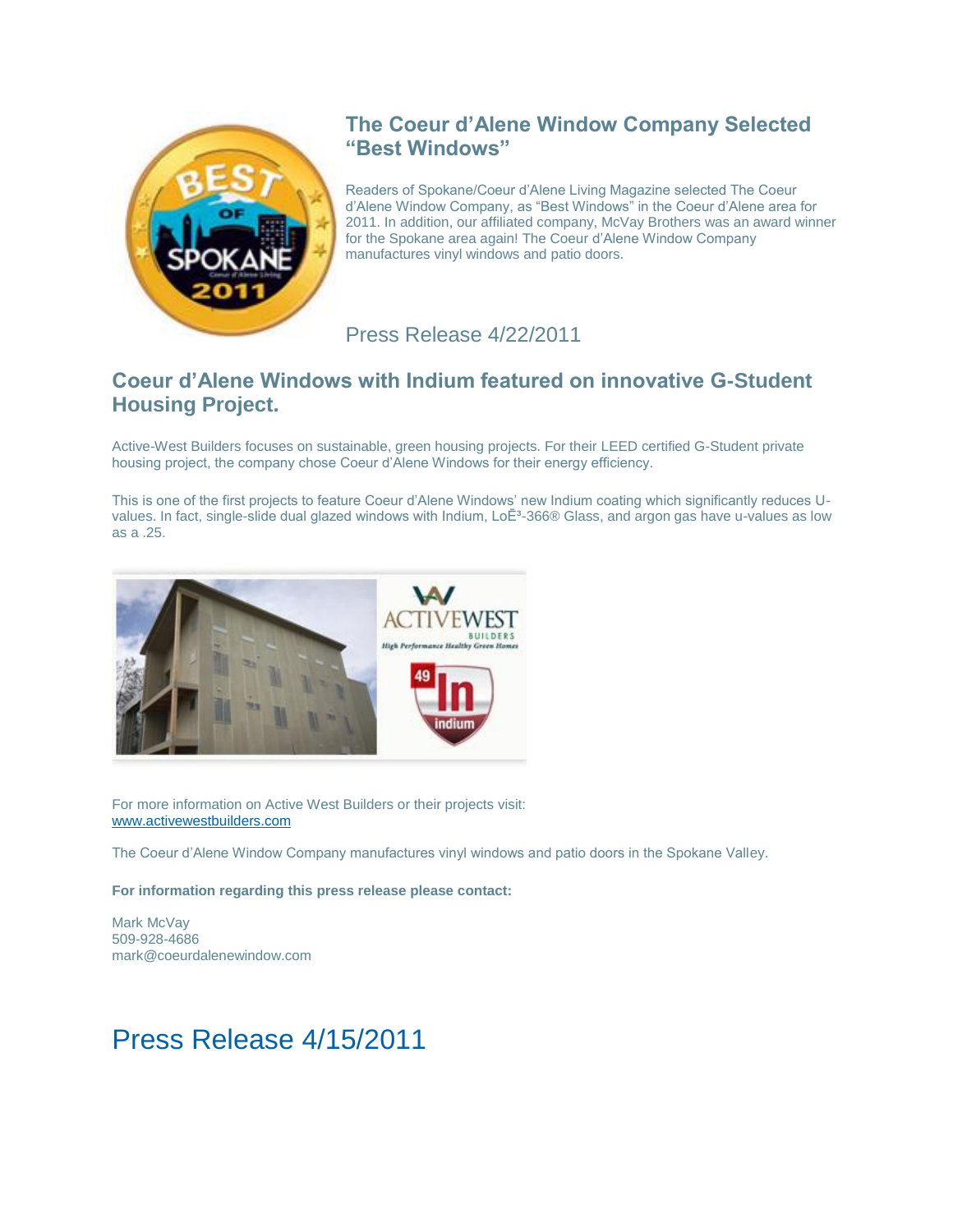### **The Coeur d'Alene Window Company Supplies Popular Kendall Yards Development**

Greenstone Homes has chosen The Coeur d'Alene Window Company to supply its popular Kendall Yards Urban Housing Development. The development features both townhouse living and individual detached homes in a unique urban setting.

Greenstone Homes has been one of the Inland Northwest's premier home builders for the past twenty-five years.



For more information on the Kendall Yards development or Greenstone Communities visit… <http://www.kendallyards.com/> <http://www.greenstonehomes.com/>

The Coeur d'Alene Window Company manufactures vinyl windows and patio doors in the Spokane Valley.

**For information regarding this press release please contact:**

Mark McVay 509-928-4686 mark@coeurdalenewindow.com

# Press Release 2/16/2011

### **The Coeur d'Alene Window Company introduces I-Frame Ultimate Performance Windows**

The Coeur d'Alene Window Company has introduced I-Frame Ultimate Performance Windows to its offering of energy efficient windows and doors. I-Frame windows feature U-values as low as .18 for fixed windows and patio doors and .21 for Double-hung and Double Slide versions. I-frame windows come standard with the following value added benefits:

- Neat® Glass (Low Maintenance)
- $LoE<sup>3</sup>$ -366® Glass
- LoĒ-180™ Glass
- LoĒ<sup>3</sup>-270® Glass
- Indium Coated Glass
- XL Edge® Insulating Glass
- Argon Gas
- Preserve<sup>®</sup> Protective Film
- Auto-locking Hardware
- Clear-view Screens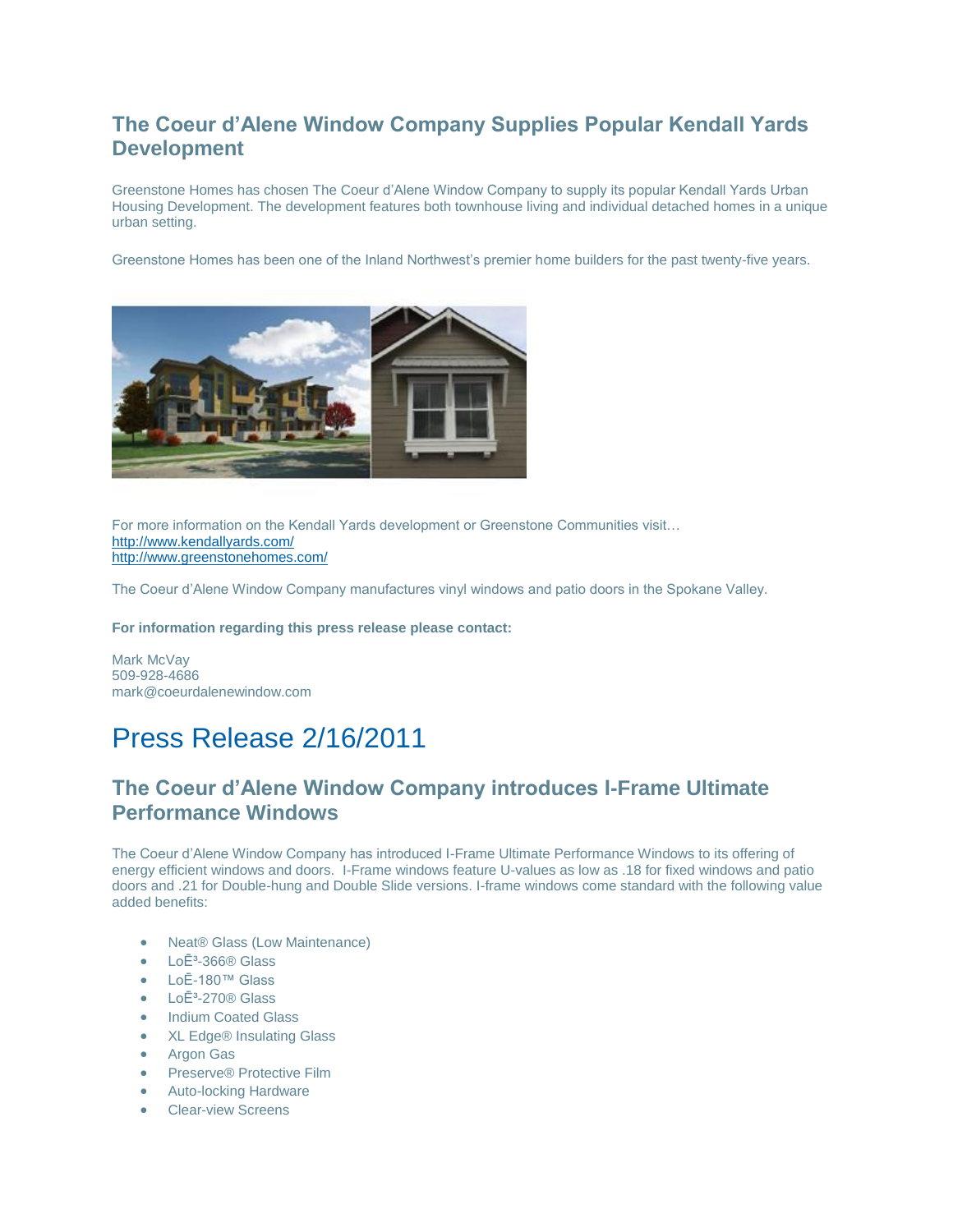- Foam-filled Mainframe & Sash
- 17 Custom Color Selections, White, Adobe & Light Oak (interior)

The R-5 Super Window is here today at The Coeur d'Alene Window Company. The window is available in 2 ¾" and 3  $\frac{1}{4}$ " frame widths which means it still installer friendly. It is available in numerous styles including double-hung, singlehung, double-slide, single-slide, casement, awning, picture, and patio door. The Coeur d'Alene Window Company manufactures vinyl windows and patio doors in the Spokane Valley. [Click here to download our I-Frame Press Release](http://www.coeurdalenewindow.com/admin/uploads/uploads/IframePressRelease.pdf)

#### **For information regarding this press release please contact:**

Mark McVav 509-928-4686 mark@coeurdalenewindow.com

### Press Release 11/1/2010

#### **McVay Brothers Selected "Best Windows" Again**

Readers of Spokane/Coeur d'Alene Living Magazine selected McVay Brothers, the parent company of The Coeur d'Alene Window Company, as "Best Windows" for 2010. McVay Brothers was also selected as "Best Windows" in 2009. This is the The Coeur d'Alene Window Company manufactures vinyl windows and patio doors. It is a subsidiary of McVay Brothers, Inc. McVay Brothers has been helping homeowners improve their homes since 1955.

### Press Release 8/30/2010

#### **The Coeur d'Alene Window Company introduces Indium coated glass.**

The Coeur d'Alene Window Company has added Indium coated glass to its offering. The new coating is available on all Coeur d'Alene Series Windows.

The new coating significantly reduces the U-value on dual pane insulated windows. For instance, a Coeur d'Alene Series picture window has a U-value of .22, making Coeur d'Alene Series Windows among the most energy efficient dual pane windows available anywhere. [Click Here to view our Indium test resuts!](http://www.coeurdalenewindow.com/CDATestingIndium.pdf)

#### **For information regarding this press release please contact:**

Mark McVay 509-928-4686 mark@coeurdalenewindow.com

### Press Release 3/1/2010

### McVay Brothers Selected "Best Windows"

Readers of Spokane/Coeur d'Alene Living Magazine selected McVay Brothers, the parent company of The Coeur d'Alene Window Company, as "Best Windows" for 2009. The Coeur d'Alene Window Company manufactures vinyl windows and patio doors. It is a subsidiary of McVay Brothers, Inc. McVay Brothers has been helping homeowners improve their homes since 1955.